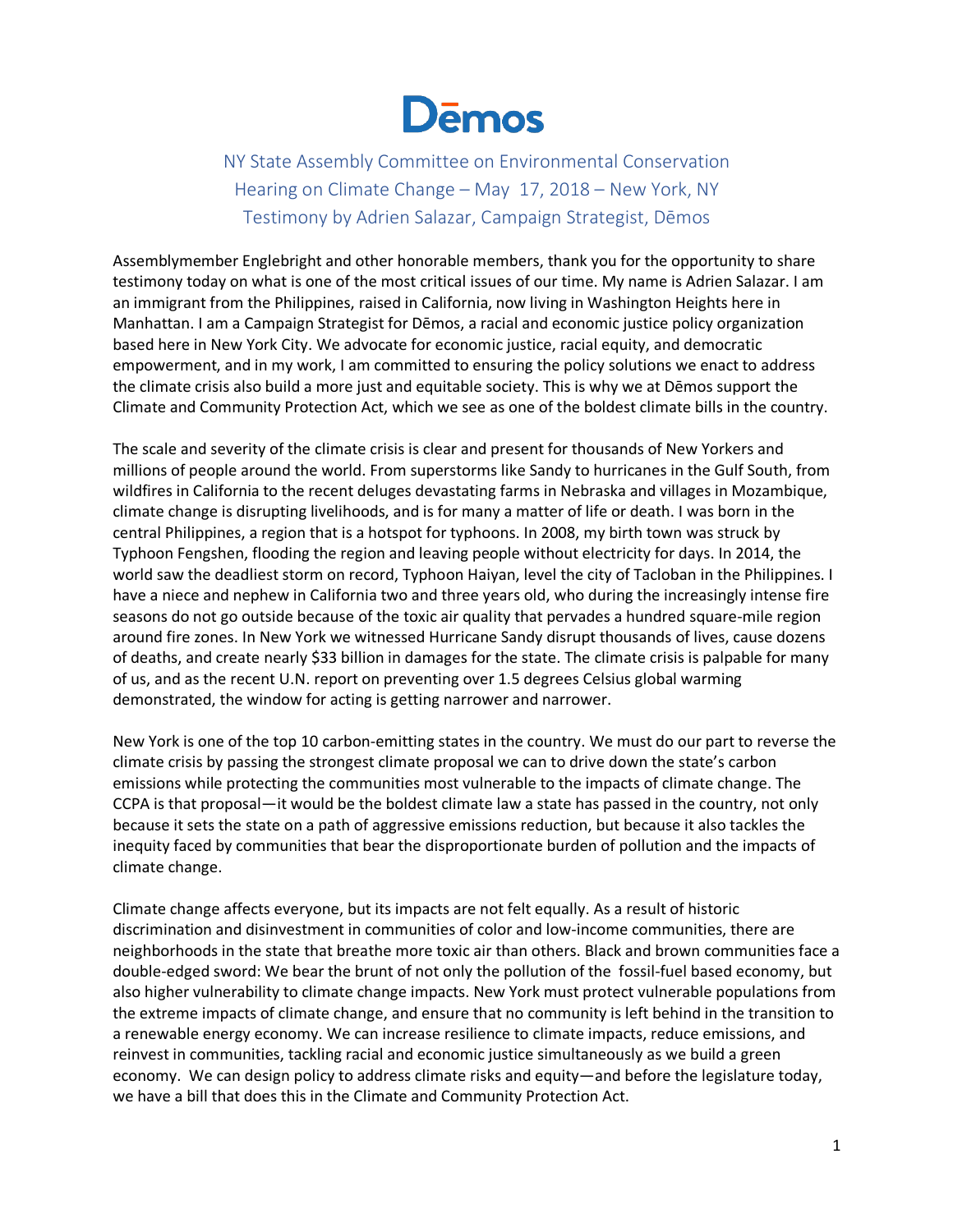The CCPA is not just a climate bill. It is also a racial justice bill, a public health bill, and an economic development bill. In addition to calling for an economy-wide reduction of all greenhouse gas emissions in the state by 2050, it also directs 40 percent of state funds for achieving renewable energy targets to disadvantaged communities. It creates an equity screen that would assess equity impacts of rules, regulation, investment, and other aspects of policy implementation. The bill requires the state to identify barriers to accessing renewable energy and energy efficiency programs. It requires consideration of not just carbon emissions but also associated co-pollutants, which contribute to public health risks like asthma. And the bill requires strong employment and contracting standards, including apprenticeship opportunities, and prevailing wage standards for jobs created through achieving emissions reduction. For all these reasons, the bill is ambitious in centering equity for a just economic transition, creating good jobs for working families. and investing in communities most in need.

By supporting the communities most affected by fossil-fuel pollution and climate change impacts, we improve air quality, public health, and the economy for all New Yorkers. The final version of this bill must maintain these standards of equity, and in so doing can send a signal to the rest of the country that addressing climate change means also building an economy that leaves no community behind.

An economy-wide target of achieving zero emissions is not only feasible but necessary if we are to address climate change at the scale of the crisis. In order to prevent catastrophic climate impacts, we need to rapidly decarbonize the economy, and to achieve this equitably, we must reduce emissions at the source. The governor has suggested that setting a *carbon neutral* or *net-zero emissions* target is necessary to give the state and industry flexibility to meet targets. This is neither bold nor ambitious. Setting a goal for zero emissions 30 years from now can send a signal to industry to accelerate innovation required to bring all sectors to zero emissions. New York can set the standard for bringing emissions to zero that other states will follow.

Secondly, a carbon neutral emissions-reduction regime that enables carbon-negative technology and carbon offsets to meet reduction targets inherently creates risk for emissions to persist in communities burdened by pollution. Polluting infrastructure like power plants, cement producers, transportation, and other carbon-intensive sectors are disproportionately located in low-income communities and communities of color. We cannot allow industries to bypass targets by investing in carbon credits or offsets generated by carbon-negative technology and practices, because this does not result in emissions reduction at the source. Carbon offsets also do not reduce dangerous co-pollutants that cause respiratory and other diseases. A carbon-neutral emissions reduction target effectively would require the creation of a carbon credit or offset market, a system that we know fails to achieve emissions reductions at the source. A 2018 study of California's cap-and-trade program that hinges on carbon credits found that in the period of 2011-2015, facilities regulated under the program were located disproportionately in economically disadvantaged neighborhoods, and that co-pollutant emissions from facilities in these regions correlated with greenhouse gas emissions.<sup>1</sup> In California's carbon trading system, polluters can pay for their emissions through various market instruments such as allowances and offsets, instead of directly reducing emissions. The market flexibility this is alleged to provide for emissions reductions, the study shows, in fact resulted in emissions increases in communities already disproportionately exposed to air pollution.

The study found that these facilities resulted in higher local emissions during the study period, demonstrating that a system based on offsets may not result in local improvements with respect to

 <sup>1</sup> Cushing, Lara, Dan Blaustein-Rejto, Madeline Wander, Manuel Pastor, James Sadd, Allen Zhu, Rachel Morello-Frosch, "Carbon trading, co-pollutants, and environmental equity: Evidence from California's cap-and-trade program," July 10, 2018, PLOS Medicine, <https://doi.org/10.1371/journal.pmed.1002604>.